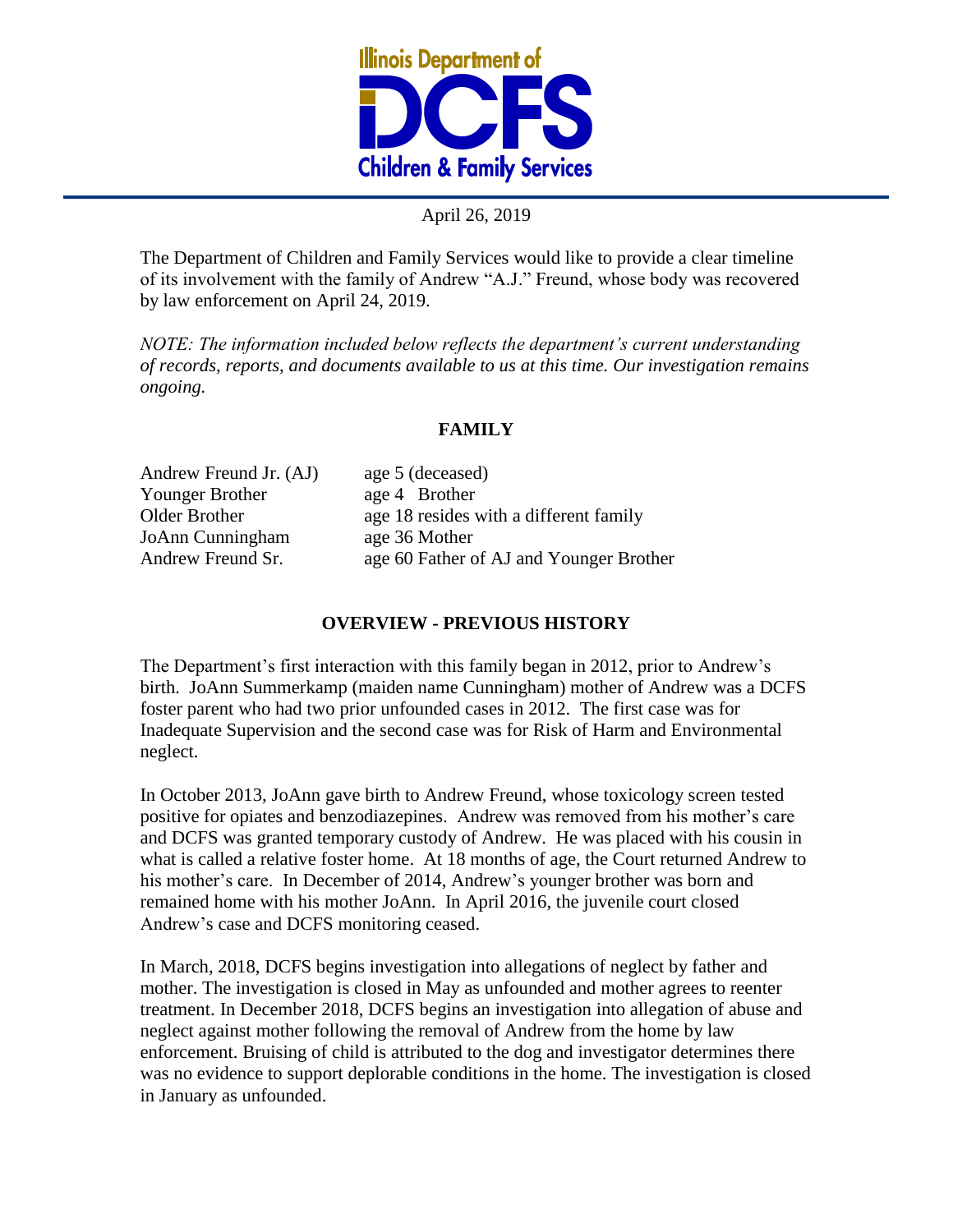On April 18, 2019, AJ was reported missing. After a nearly week long search, AJ was found dead. During this time, AJ's younger brother was placed in DCFS custody. He is now in the care of his cousin, a relative foster home.

DCFS is currently conducting a comprehensive review of our work with AJ's family. Both the caseworker and the supervisor responsible for this case have been placed on administrative duty and will have no casework responsibilities as this review takes place. DCFS will also be reviewing all cases that have been handled by these two employees. As we move forward, we will be fully transparent with the public as we seek to address any possible shortcomings in this incident and understand how we can better serve the state's vulnerable children and families.

## **TIMELINE**

- 06/07/12 DCFS received a hotline call alleging inadequate supervision. The allegations were that JoAnn is abusing prescription drugs and neglecting her foster child. The report was unfounded and expunged.
- 12/24/12 DCFS hotline received a call alleging environmental neglect and injurious environment as to her oldest son. The report alleged JoAnn is abusing prescription drugs and has mental health issues. The report was unfounded and expunged.
- 10/16/13 DCFS received a hotline report alleging substance misuse by neglect, after JoAnn gave birth to Andrew on 10/14/13. Andrew and JoAnn tested positive for opiates and benzodiazepines. The report was indicated for Substance Misuse. Andrew was removed from his mother's care during the investigation.
- 11/12/13 DCFS takes protective custody of Andrew.
- 11/14/13 DCFS is granted temporary custody of Andrew in Juvenile Court. Youth Service Bureau of Illinois is assigned to provide services to the parents and Andrew.

JoAnn and Andrew's father participated in parenting classes, drug treatment and continued to participate in methadone maintenance and individual counseling through a drug treatment program.

June, 2015 Judge orders Andrew returned to the custody of his mother.

Youth Service Bureau worker makes17 unannounced visits to the parents' home on 6/24/15, 7/1/15, 7/8/15, 7/22/15, 8/5/15, 8/9/15, 8/27/15, 9/1/15,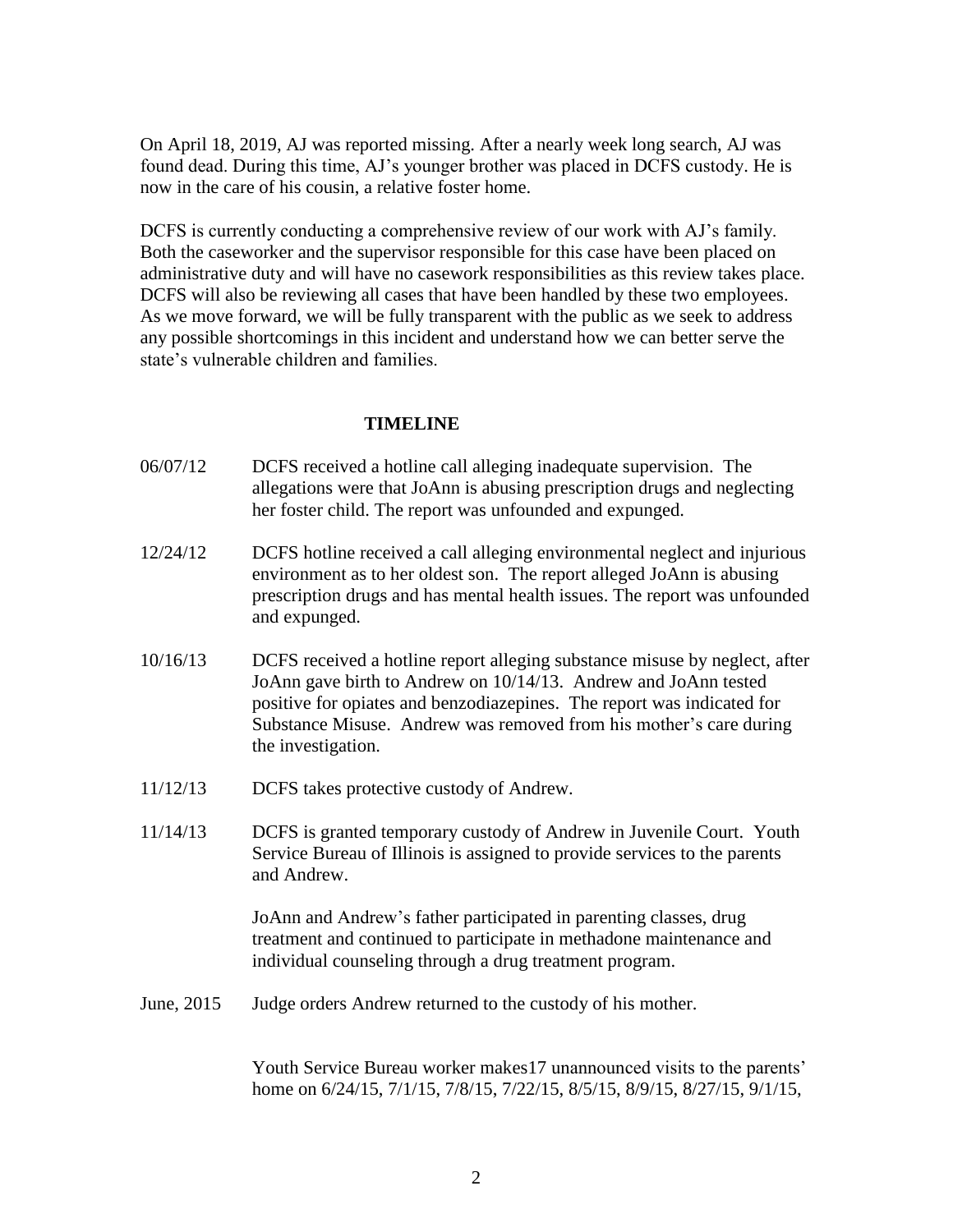9/29/15, 10/4/15, 10/26/15, 12/17/15, 1/13/16, 1/21/16, 2/2/16, 2/25/16, and 3/11/16. The worker does not observe any signs of abuse or neglect.

Youth Service Bureau worker makes nine scheduled visits to the parents' home on 6/13/15, 6/17/15, 7/7/15, 7/20/15, 9/9/15, 11/12/15, 12/3/15, 3/24/16 and 4/13/16. The worker does not observe any signs of abuse or neglect.

- 8/28/15 Worker is informed the father's drug test was invalid.
- April, 2016 Andrew's juvenile court case is closed.
- 03/21/18 DCFS received a hotline report that alleged substantial risk of physical injury/injurious environment and environment neglect against the mother and father. The report alleged that the mother was brought to the emergency room after being found unresponsive in a car. Andrew was observed at the hospital to have odd bruising on his face.

DCFS investigator contacted the parents in unsuccessful attempt to see the children on 03/21/18, 3/29/18 and 4/9/18,

- 04/25/18 DCFS investigator met with JoAnn, Andrew and his younger brother. JoAnn was interviewed while the boys played outside in the driveway of the home. DCFS investigator observed the boys to be clean and did not find signs of maltreatment.
- 05/17/18 DCFS investigator completed a final safety assessment of the home. Both boys were observed clean and dressed appropriately. Mother reported a history of drug use and current drug treatment. The home was observed to be clean, neat and adequately furnished.
- 05/18/18 DCFS investigator verified mother's participation in a drug treatment program. The report from March, 2018 was unfounded and the investigation closed.
- 12/18/18 DCFS received a hotline report alleging environmental neglect as to both boys and cuts, welts and bruises as to Andrew. After being called to the home by the mother, police observed a large bruise on Andrew's hip. Police observed the ceiling falling down, the floor torn up, and the kids' bedroom smelled of dog urine. JoAnn was arrested for driving on a suspended license and Protective Custody was taken of both children.
- 12/18/18 DCFS investigator interviewed the boys at Crystal Lake Police Department. DCFS investigator attempted to engage the younger brother who would not talk to the investigator. The child appeared to be healthy and well cared for. Andrew was interviewed and reported that he received